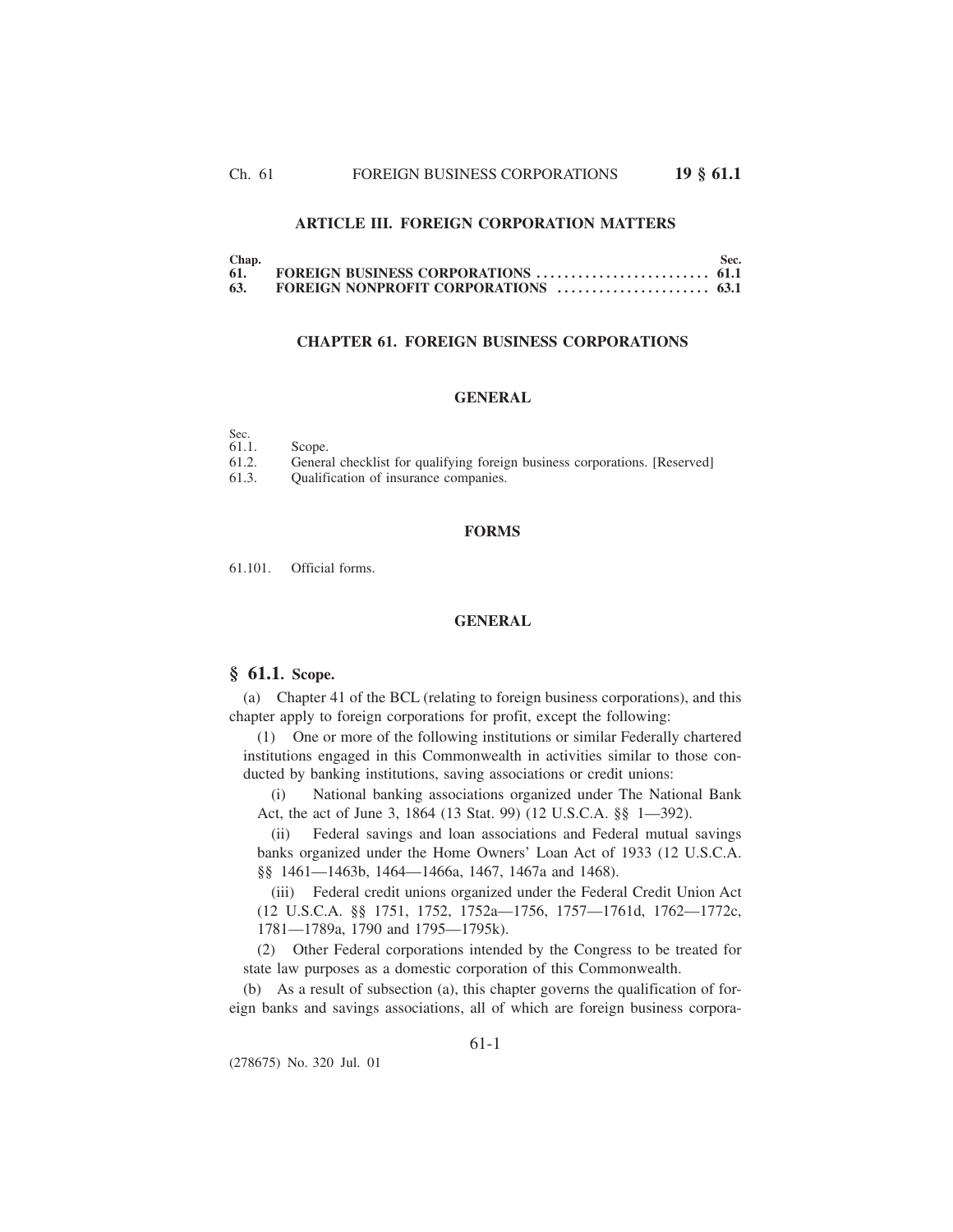tions within the meaning of the BCL, notwithstanding the fact that none of these types of corporations could be incorporated as a domestic business corporation under the BCL.

#### **Source**

The provisions of this § 61.1 adopted April 17, 1992, effective April 18, 1992, 22 Pa.B. 1993.

# **§ 61.2. General checklist for qualifying foreign business corporations. [Reserved]**

**Source**

The provisions of this § 61.2 adopted April 17, 1992, effective April 18, 1992, 22 Pa.B. 1993.

# **§ 61.3. Qualification of insurance companies.**

A foreign corporation for profit which engages in the business of writing insurance as principal is a foreign business corporation and, before it does business in this Commonwealth, shall qualify as follows:

(1) If the corporation intends to limit its activities in this Commonwealth to business other than writing insurance as principal, the corporation shall file Form DSCB:15-4124 (Application for a Certificate of Authority-Foreign Corporation).

(2) In other cases, the corporation shall qualify through the Insurance Department. Sections 1103 and 4121(c) of the BCL (relating to definitions; and admission of foreign corporations) provide that a foreign corporation for profit which is qualified to do business in this Commonwealth under The Insurance Department Act of 1921 (40 P. S. §§ 1—297.4), is thereby a qualified foreign business corporation and is not required to procure a separate certificate of authority to do business in this Commonwealth from the Department.

#### **Source**

The provisions of this § 61.3 adopted April 17, 1992, effective April 18, 1992, 22 Pa.B. 1993.

## **FORMS**

## **§ 61.101. Official forms.**

(278676) No. 320 Jul. 01

The following official forms have been promulgated under this chapter and appear in Appendix A:

Form DSCB:15-4124/6124 (Application for Certificate of Authority-Foreign Corporation).

Form DSCB:15-4126/6126 (Application for an Amended Certificate of Authority-Foreign Corporation).

Form DSCB:15-4127/6127 (Statement of Merger, Consolidation or Division-Qualified Foreign Corporation).

Form DSCB:15-4128/6128 (Certificate of Revocation-Foreign Corporation).

*2001 Commonwealth of Pennsylvania*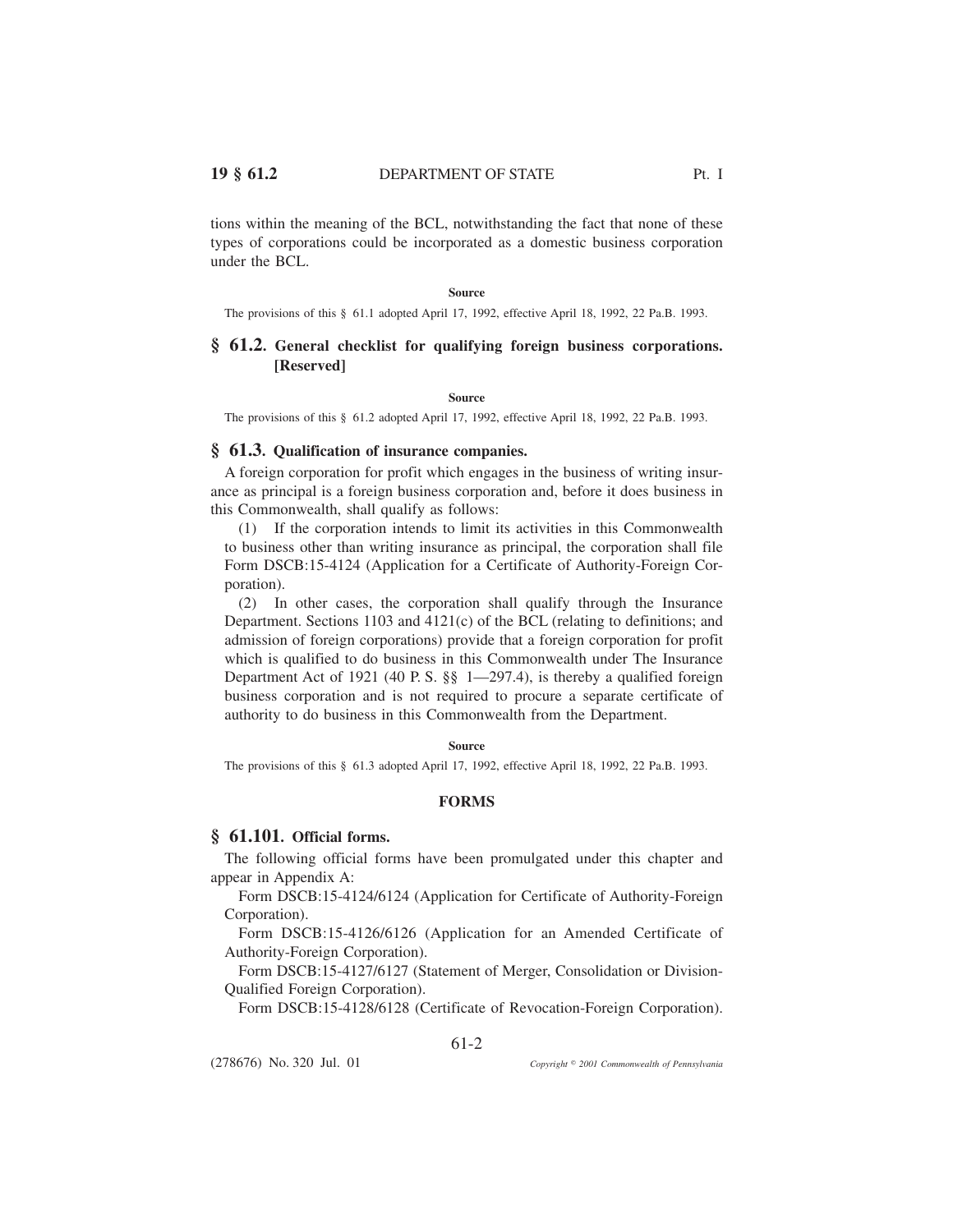Form DSCB:15-4129/6129 (Application for Termination of Authority-Foreign Corporation).

Form DSCB:15-4130/6130 (Statement of Change of Address by Withdrawn Corporation-Foreign Corporation).

Form DSCB:15-4131/6131 (Application for Registration of Name-Nonqualified Foreign Corporation).

Form DSCB:15-4161/6161 (Articles of Domestication-Foreign Corporation).

**Source**

The provisions of this § 61.101 adopted April 17, 1992, effective April 18, 1992, 22 Pa.B. 1993.

(278677) No. 320 Jul. 01

61-3